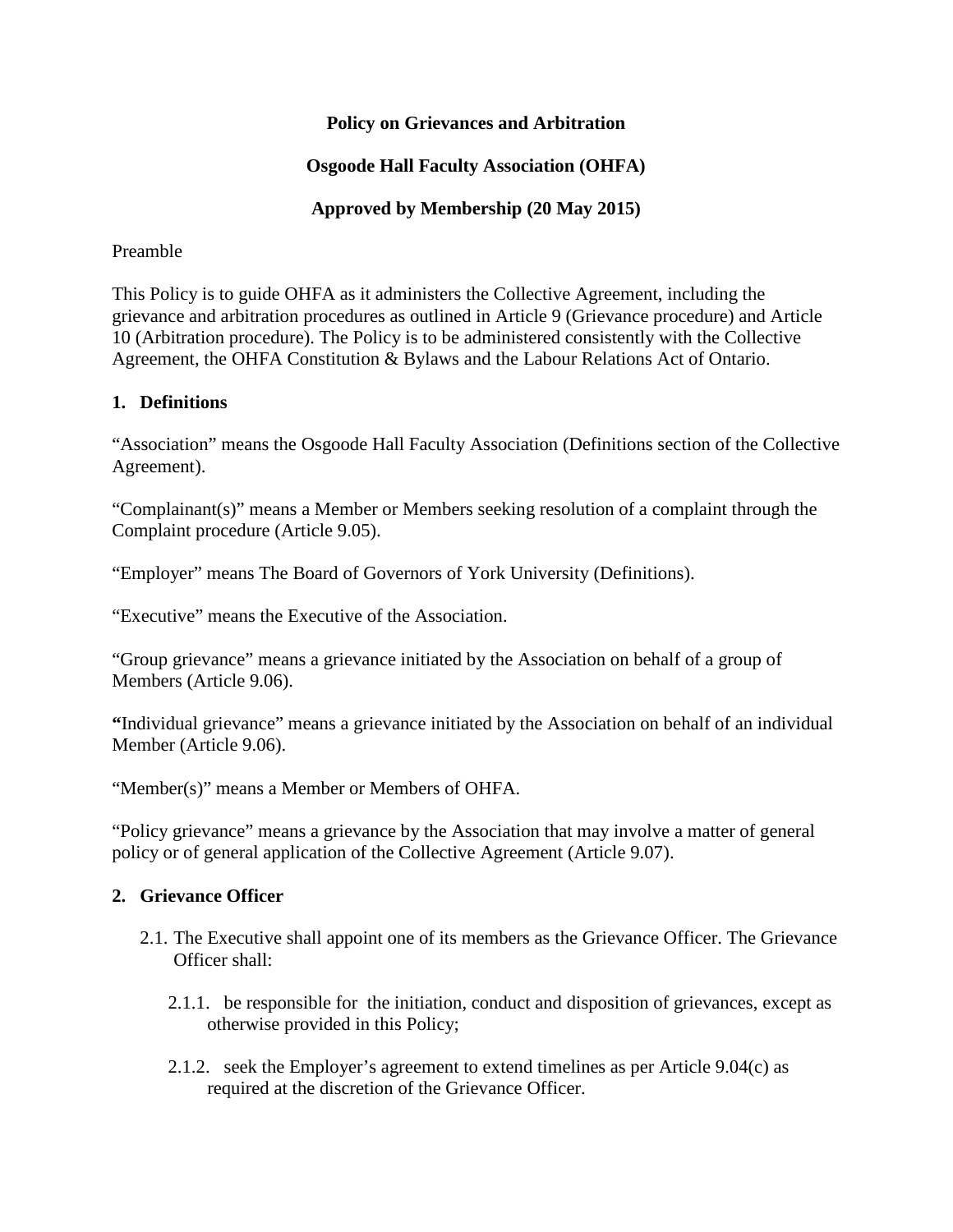- 2.1.3. seek advice from counsel and CAUT as required at the discretion of the Grievance Officer;
- 2.1.4. ensure that Member(s) who wish the Association to file a grievance on her, his, or their behalf, or on whose behalf an individual or group grievance is filed, are informed of relevant developments and consulted before making major decisions about the initiation, conduct or disposition of a grievance;
- 2.1.5. inform Members about appeals available to them under this Policy;
- 2.1.6. keep adequate records of all grievances in the Association's files; and
- 2.1.7. perform such other duties as the Executive may from time to time determine.
- 2.2. The Grievance Officer may, and on matters of serious importance shall, seek input and advice from the Grievance Committee and from other members of the Executive.
- 2.3. If the Grievance Officer is unable to act for reason of conflict of interest or for any other reason, the Executive shall designate another member of the Executive as ad hoc Grievance Officer (See Section 7 (Conflict of Interest)). If all members of the Executive are unable to act for reason of conflict of interest or for any other reason, the Executive may appoint another Member as ad hoc Grievance Officer.

## **3. Grievance Committee**

- 3.1. The Executive shall appoint a Grievance Committee of three Members who are not members of the Executive. Members of the Grievance Committee shall be appointed for renewable one-year terms. There is no limit to the number of times a member's term may be renewed.
- 3.2. The Grievance Committee shall:
	- 3.2.1. advise the Grievance Officer on matters he or she refers to it and assist the Grievance Officer in considering and determining the initiation, conduct and disposition of all grievances and potential grievances.
	- 3.2.2. meet as required in the view of the Grievance Officer or when requested by a member of the Grievance Committee.

## **4. Individual and Group Grievances**

*4.1. Complaint stage*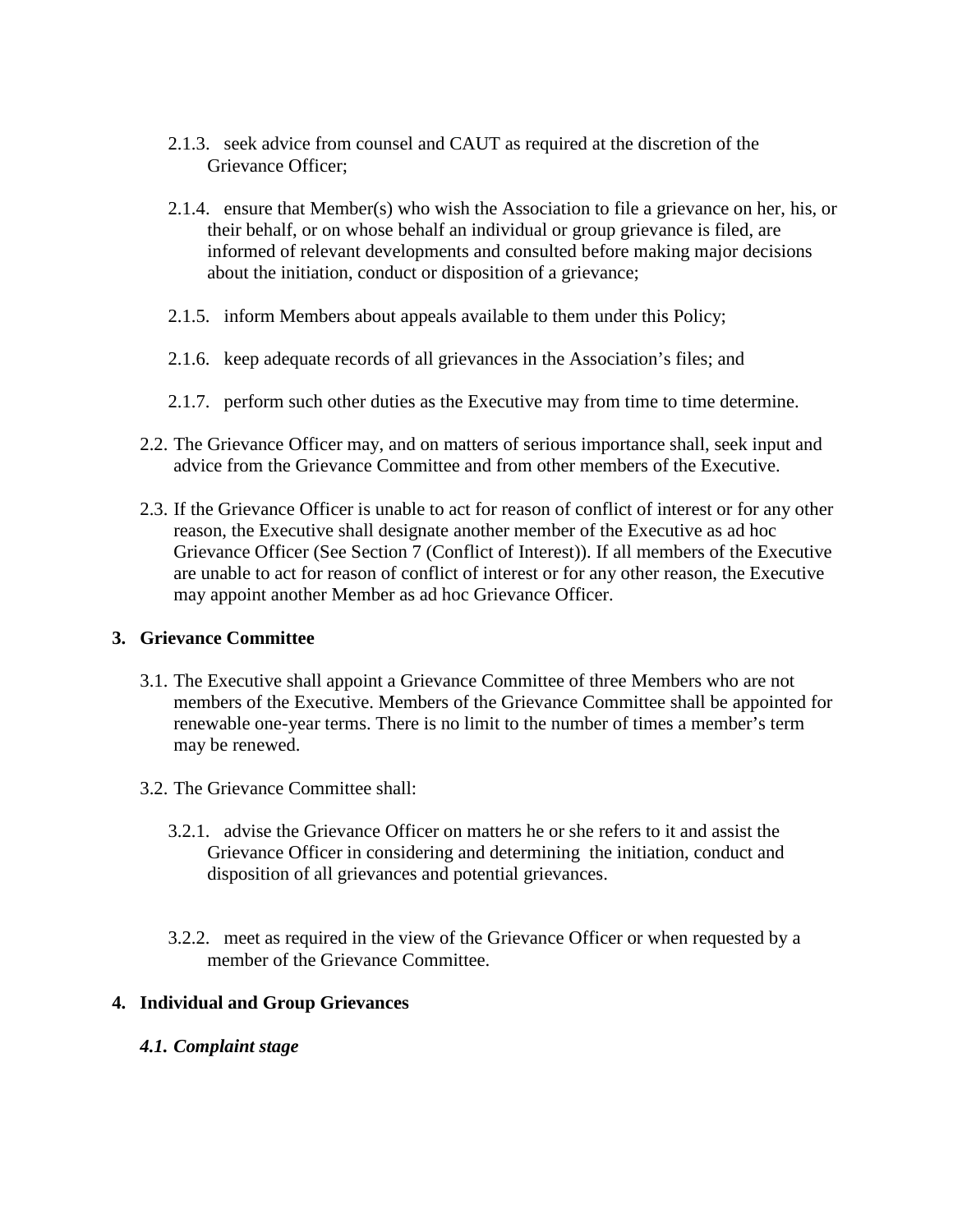- 4.1.1. Members (i.e. "Complainant(s)") are strongly encouraged to notify the Grievance Officer (or another member of the Executive if she or he is unable to contact the Grievance Officer) of circumstances potentially giving rise to an individual or group grievance as soon as reasonably possible after the circumstances have occurred or ought reasonably to have come to the Member's attention.
- 4.1.2. Complainant(s) have the right to be represented by the Grievance Officer during the complaint stage and to be accompanied by the Grievance Officer at any meetings with the Employer.
- 4.1.3. If a complaint is resolved before the time for filing a grievance expires, the Complainant(s) shall inform the Grievance Officer as soon as reasonably possible and seek to finalize the resolution promptly, so as to preserve the Association's ability to file a grievance should the resolution not be finalized before the time for filing a grievance expires.
- 4.1.4. Upon receiving notice of circumstances giving rise to a complaint, the Grievance Officer shall investigate the matter and shall decide as soon as reasonably possible whether to file a grievance. If the Grievance Officer needs to contact someone outside the Executive or the Grievance Committee to gather information about a complaint, he or she shall seek permission from the Complainant. If that permission is denied, the Grievance Officer will have to assess whether and how to take the complaint forward.
- 4.1.5. The Grievance Officer shall notify the Complainant(s) of the decision whether or not to file a grievance as soon as reasonably possible after the decision is made.
- 4.1.6. The Complainant(s) may appeal, to the other two members of the Executive as per Section 6 (Appeals), a decision by the Grievance Officer not to file a grievance, unless the Member's own act or omission has made it impracticable to decide an appeal before the time to file a grievance has expired.

#### 4.2. *Grievance stage*

- 4.2.1. Failing settlement or withdrawal of a grievance, the Executive shall decide whether to submit the grievance to arbitration as per Article 10.01 as soon as reasonably possible after the Employer's decision on the grievance is given or is due. In reaching this decision, the Executive may consult with the Grievance Committee.
- 4.2.2. The Grievance Officer shall notify the Member(s) on whose behalf an individual or group grievance is filed of the decision whether or not to submit the grievance arbitration, as soon as reasonably possible after the decision is made.
- 4.2.3. Member(s) on whose behalf an individual or group grievance is filed may appeal, to the panel of Members described in Section 6 (Appeals), a decision by the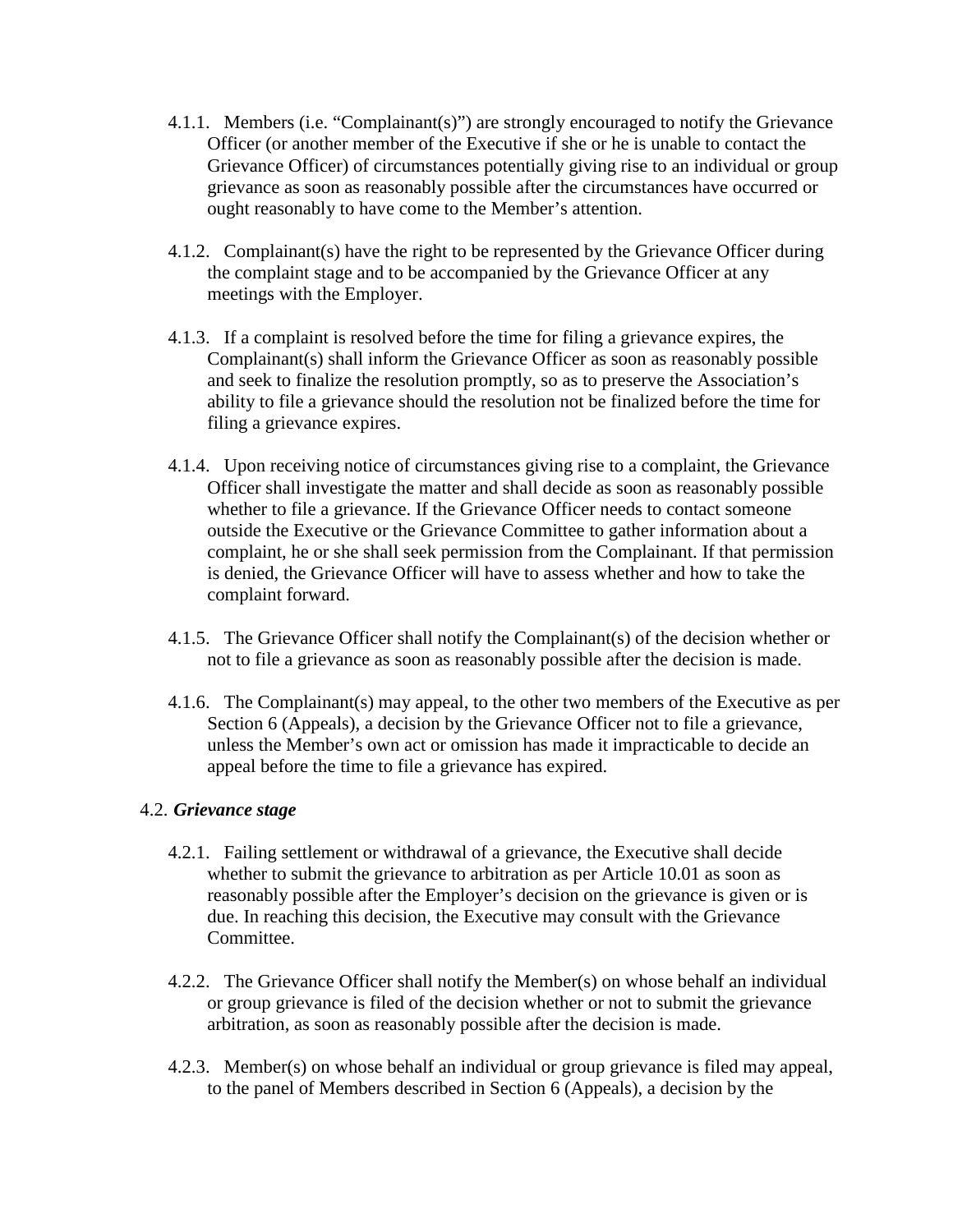Executive not to submit the grievance in question to arbitration, unless the Member's own act or omission has made it impracticable to decide an appeal before the time to request arbitration has expired.

#### **5. Carriage, Settlement and Withdrawal**

- 5.1. The Association has carriage of all grievances against the Employer and has the power to settle or withdraw a grievance at any time and on any terms that satisfy its duty of fair representation.
- 5.2. Member(s) shall not deal directly with the Employer with respect to a grievance. If the Employer attempts to deal directly with a Member with respect to a grievance, the Member shall immediately notify the Grievance Officer.
- 5.3. Member(s) on whose behalf an individual or group grievance has been filed may appeal, to the Executive as per Section 6 (Appeals), a decision by the Grievance Officer to settle or withdraw the grievance. Any two Members may appeal, to the Executive, a decision by the Grievance Officer to settle or withdraw a policy grievance.

## *6.* **Appeals**

- 6.1. The Member(s) permitted elsewhere in this Policy to appeal a decision by the Grievance Officer not to file a grievance, or to settle or withdraw an individual, group or policy grievance, shall give written notice of appeal to the Executive within one week of receiving notice of the decision being appealed.
- 6.2. An appeal from a decision not to file, or to settle or withdraw, an individual or group grievance shall be allowed unless the Executive agrees unanimously to dismiss it. An appeal from a decision not to file, or to settle or withdraw, a policy grievance shall be dismissed unless the Executive agrees by a majority vote to allow it.
- 6.3. If the time to take the action that is the subject of an appeal is about to expire and the appeal has not been decided, the Grievance Officer may deem the appeal allowed and act accordingly.
- 6.4. If one or both members of the Executive other than the grievance officer is unable to hear an appeal for reason of conflict of interest or for any other reason, the Executive shall appoint one or two *ad hoc* members to the Executive solely for purposes of that appeal, so that each appeal is heard by an Executive of three members including the Grievance Officer.
- 6.5. The Member(s) permitted elsewhere in this Policy to appeal a decision by the Executive not to submit a grievance to arbitration shall give written notice of appeal to the Executive within one week of receiving notice of the decision being appealed. The Member(s) and the Executive will then each choose a Member (not otherwise involved in the grievance) and the Members so chosen will choose a third Member to preside over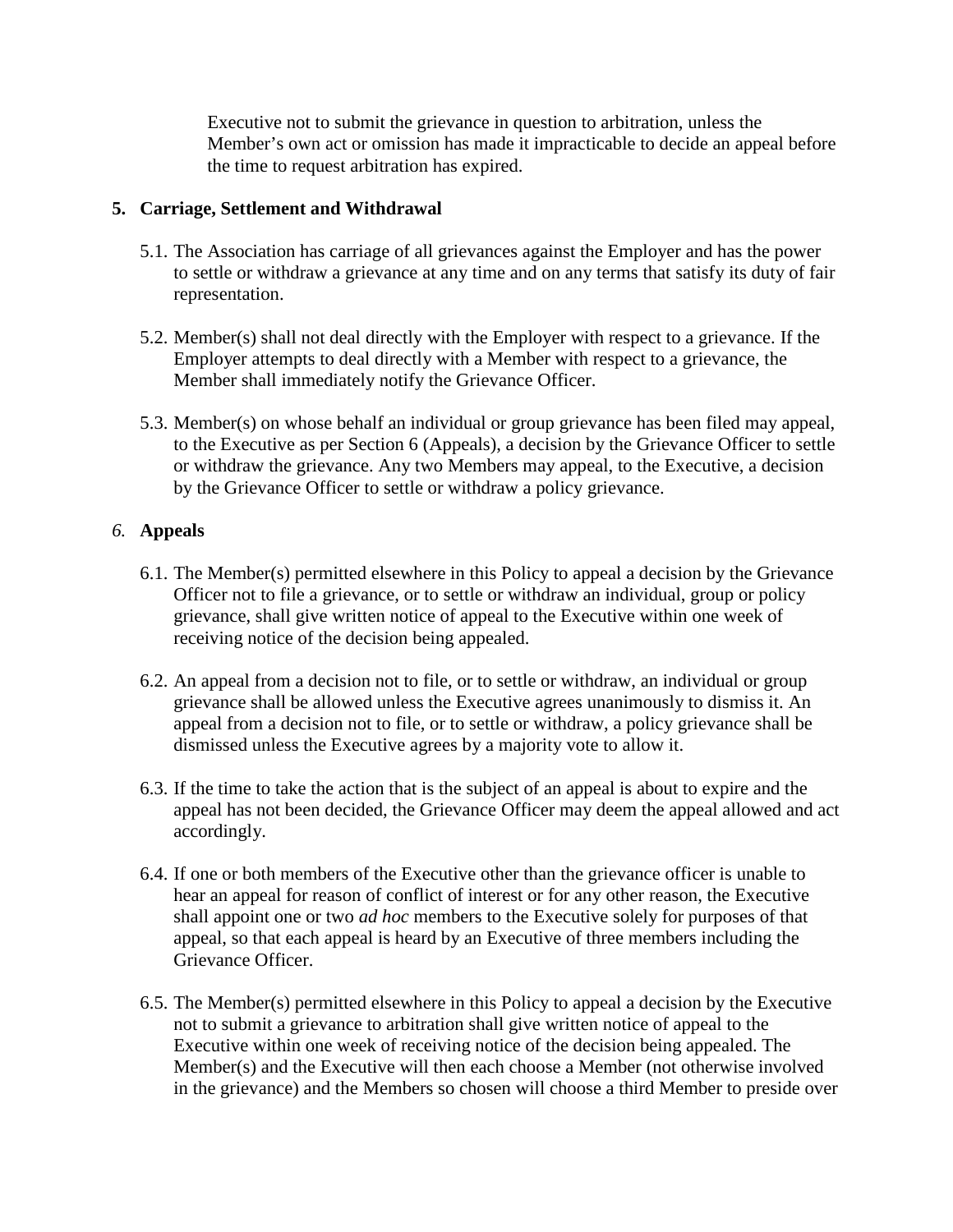the appeal of the Executive's decision not to submit a grievance to arbitration. The resulting panel of three Members will then decide, within two weeks, whether to submit the grievance to arbitration. To avoid frustration of the appeal, if a Member of the panel was not chosen or the presiding Member of the panel was not agreed upon within ten days of the appeal being filed, the place of the relevant Member shall be filled by a Member (not otherwise involved in the grievance) to be selected at random—to the extent feasible, in the presence of the affected Member(s) and at least two members of the Executive—from a list of all Members at the time the appeal was filed, until the randomly-selected Member agrees to fill the place on the panel.

- 6.6. In an appeal to either the Executive or the panel of Members described immediately above, the appellant Member(s) of the Association and the Grievance Officer (who, in an appeal to the Grievance Commission, shall be responsible for representing the views of the Executive) shall have the right to make submissions in writing. The Executive or the panel of Members, as applicable, may, at its discretion, hear from one or both of the parties orally. The appellant Member(s) may be supported by another Member in the course of the appeal.
- 6.7. The Executive or the panel of Members, as applicable, shall make every reasonable effort to decide an appeal before the time to take the action that is the subject of the appeal expires. The Executive or the panel of Members, as applicable, shall notify the Member(s) on whose behalf an individual or group grievance is filed and the Grievance Officer (who, in an appeal to the Grievance Committee, shall inform the other members of the Executive) of its decision in writing, with reasons, as soon as reasonably possible after the decision is made.
- 6.8. The disposal of an appeal by the Executive or the panel of Members, as applicable, is final and binding upon the Association and the Members.

## **7. Conflict of Interest**

- 7.1. A conflict of interest is any situation in which there are interests that are likely to affect, or may reasonably be seen to affect, the impartiality or judgment of the Grievance Officer, another member of the Executive, a member of the Grievance Committee, or a Member on the panel described in Section 6 (Appeals).
- 7.2. For greater clarity, a conflict of interest does not arise solely because the interests of the Grievance Officer, another member of the Executive, a member of the Grievance Committee, or a Member on the panel described in Section 6 (Appeals) are or may be affected as a result of the individual being a bargaining unit member. The fact that a Grievance Officer has sought or received input or advice from other members of the Executive or from members of the Grievance Committee shall not, by itself, constitute a conflict of interest disqualifying such other members of the Executive or members of the Grievance Committee from hearing an appeal under this Policy.